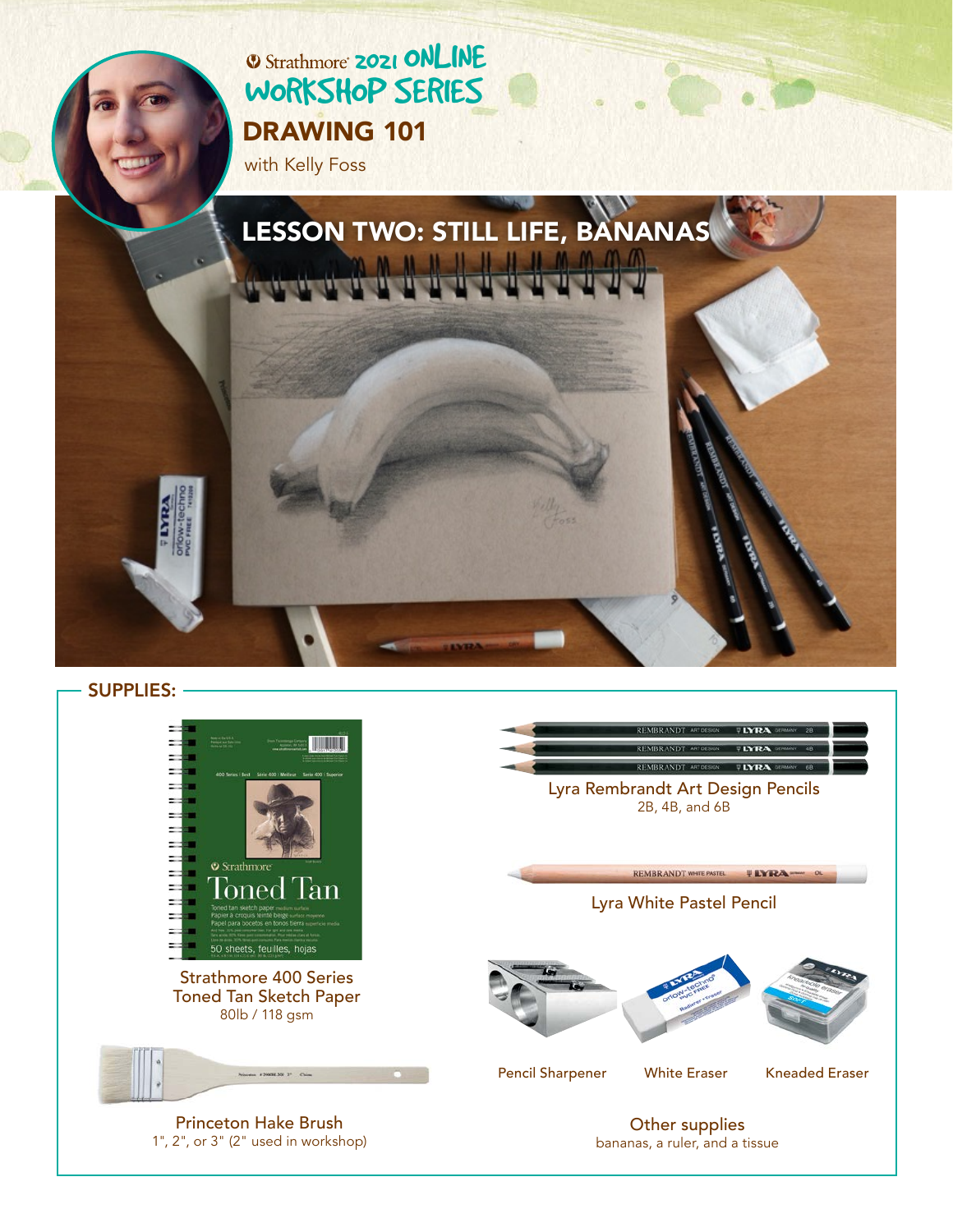

## STEP 1:

Set up a couple bananas on a medium value surface with one light source, OR work from the photograph of my bananas.



### STEP 2:

"Block-in" the subject, looking for tilts, shapes, and masses. Use straight lines and point-to-point comparison.



STEP 3: Using the tissue, "mass in" shadows. Restate darkest areas, correcting lines as you go. Add a horizon line. WORKSHOP SERIES

> **2021 ONLINE** [WORKSHOP SERIES](https://www.strathmoreartiststudio.com/)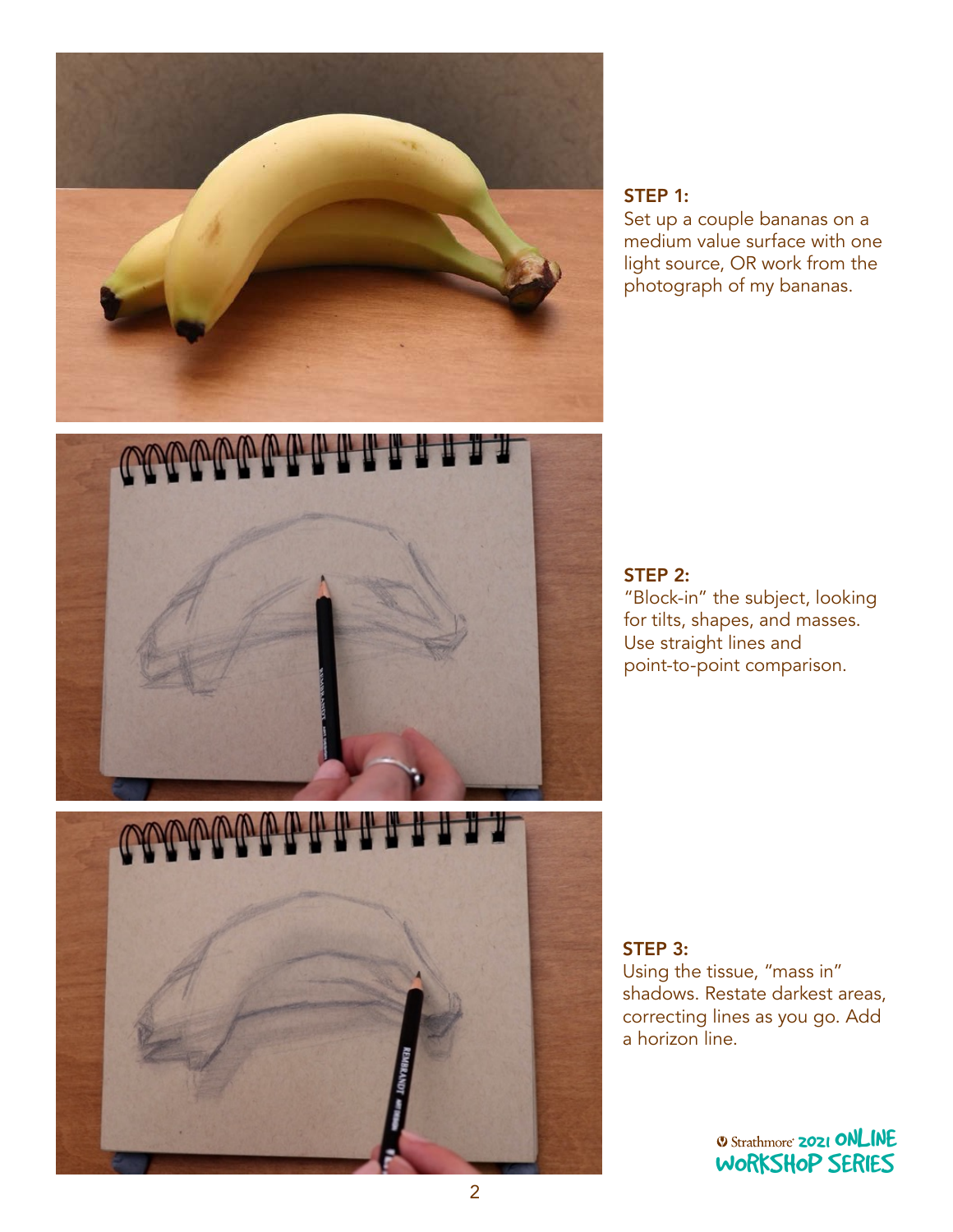

#### STEP 4:

Using the eraser, clean up top planes, clean the background, and thin lines. Add lightest lights by using the white pastel pencil.



## STEP 5: Using a harder pencil (2B) fineness the more subtle value transitions and add the banana spots.



## STEP 6:

Protecting your drawing with the ruler (and whatever else you need [I use a paper coaster]) add the "background rabble". add the background rabble :<br>It is a fun way to be a little wild with the graphite.

> *O Strathmore* **2021 ONLINE** [WORKSHOP SERIES](https://www.strathmoreartiststudio.com/)